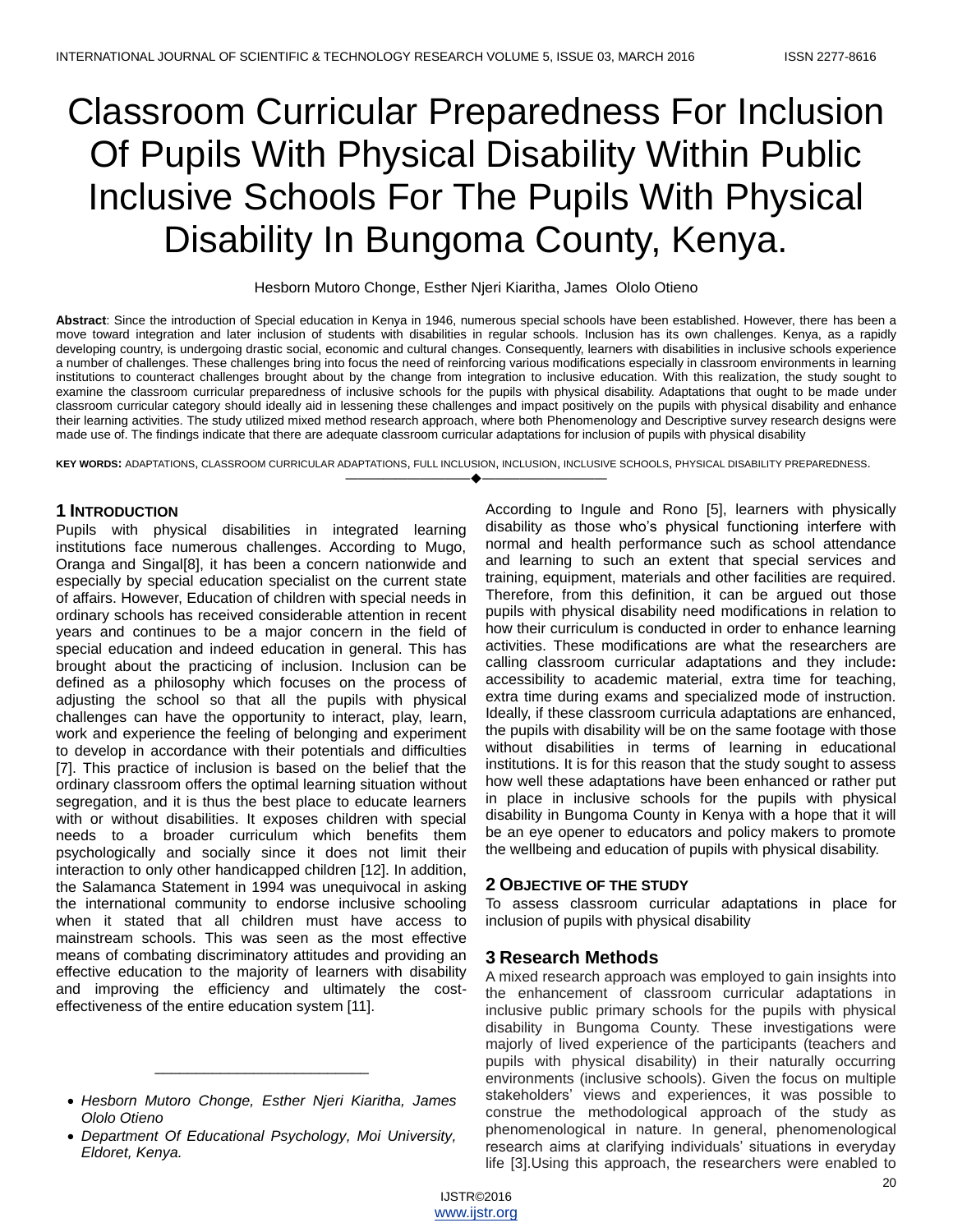explore the perspectives of participants and to examine their experiences in the contexts of classroom curricular adaptations in place. Quantitatively, the descriptive survey research design was adopted. According to Creswell [1], mixed methods research approach utilizes in-depth contextualized and natural but time consuming insights of qualitative research coupled with the more efficient but less rich quantitative research. This approach allowed for triangulation of different methods of inquiry, data collection, and data analysis. The target population comprised of four 4 registered inclusive primary schools offering inclusion for the pupils with physical disability, 354 pupils with physical disability, 68 teachers and 4 head teachers. The researcher purposively selected all the 4 inclusive schools catering for pupils with physical disability. Although the classrooms environment of the schools were the main unit of analysis, the opinions of the pupils and teachers were used by the researcher to build on the data collected through observations made. Hence out of the population, the researcher purposively sampled 138 pupils. Using the census method, all the 68 teachers and 4 head teachers were selected. The methods of data collection employed were questionnaires, interviews and observation schedules. Teachers and pupils with physical disability responded to the questionnaires items while the head teachers were interviewed. The researcher also observed the various items under classroom curricular adaptations. Data analysis was done using descriptive statistics and thematic analysis. Findings of the study were presented in narrative form, percentages and by use of photographs as follows.

## **4 RESULTS OF THE STUDY**

.

Information obtained for this study was from a total of 210 respondents and thus the following sections present the research results and subsequent discussions.

## **5 BIO-DATA OF RESPONDENTS**

The demographic information of the respondents obtained provided parameters that supported the study although some of these parameters were not directly under study. These included class attended by the pupils with physical disability, distribution of the teachers per each inclusive school and the gender of the teachers.

## **5.1 Distribution of pupils with physical disability by school and class**

The study involved four schools in Bungoma County namely A, B, C and D where 138 pupils, 68 teachers and 4 head teachers participated in the study. Table 1 shows demographic information for pupils by school and class attended.

## *TABLE 1.DISTRIBUTION OF PUPILS WITH PHYSICAL DISABILITY BY SCHOOL AND CLASS ATTENDED*

|              |         | Number of pupils with physical disability by school<br>and class attended |         |                    |         |       |
|--------------|---------|---------------------------------------------------------------------------|---------|--------------------|---------|-------|
| School       | Class 4 | Class 5                                                                   | Class 6 | Class <sub>7</sub> | Class 8 | Total |
| А            | 15      | 12                                                                        | 15      | 22                 | 6       | 70    |
| в            |         | 10                                                                        | 8       | 11                 | 4       | 40    |
| C            | 2       | 6                                                                         | 3       | 4                  | 3       | 18    |
| <b>Total</b> | 26      | 29                                                                        | 27      | 40                 | 16      | 138   |

#### **5.2 Distribution of teachers by school and gender**

The study assumed that selecting all the teachers to be involved in the study was appropriate asat one point or another they get to interact with all the pupils with physical disability from class four to eight. The teachers' details are as follows;

*TABLE 2. DISTRIBUTION OF TEACHERS BY SCHOOL AND GENDER*

| Gender        |                  |                  |                  |  |  |  |
|---------------|------------------|------------------|------------------|--|--|--|
| <b>SCHOOL</b> | <b>FEMALE</b>    | <b>MALE</b>      | TOTAL            |  |  |  |
|               | <b>FREQUENCY</b> | <b>FREQUENCY</b> | <b>FREQUENCY</b> |  |  |  |
|               | 12               | 10               | 22               |  |  |  |
| в             | 10               | 8                | 18               |  |  |  |
|               |                  | 6                | 15               |  |  |  |
| Total         | 39               | 33               | 72               |  |  |  |

As illustrated in table 2, a total of 72 teachers were selected for the study of which the number includes four head teachers. In school A, 22 teachers were selected, 18 teachers were selected in school B, 15 teachers were selected in school C and 21 teachers were selected in school D. Out of the 72 teachers, 39 were female while 33 were male.

# **6 CLASSROOM CURRICULAR ADAPTATIONS FOR INCLUSION OF PUPILS WITH PHYSICAL DISABILITY**

the objective of this study was to examine the classroom curricular adaptations in place for inclusion of pupils with physical disability. to achieve this objective, the following research question was posed; what classroom curriculum adaptations are in place for inclusion of pupils with physical disability in bungoma county? under this objective, the following items were examined: accessibility to academic material, extra time for teaching, extra time during exams and mode of instruction.

#### **6.1 ACCESSIBILITY OF ACADEMIC MATERIAL**

The study established that in all the inclusive schools, pupils with physical disability are provided with academic materials which include items like pens, pencils, rubber, books and rulers in the classrooms. In school A, it was revealed through an interview with the head teacher that academic materials are majorly supplied by class teachers in respective classes. During the distribution of these materials, the pupils with physical disability are given priority. This arrangement is available so that the pupils with physical disability do not have to strain going into the main offices in order to access the materials. In some classes it was noted that the class teachers are responsible in keeping the materials for the pupils with physical disability in order to avoid loss. The store boxes located at the back of the classrooms are at times used by the pupils to store the materials to avoid lose in classrooms where they are present. In school B, it was pointed out that although pupils with physical disability are supplied with the academic materials, the class teachers are not responsible for keeping the materials after use. The pupils with physical disability have - to keep for themselves or at times their peers keep for them. However, the head teacher echoed that during times when the government delays to supply the materials, the guardians or parents of the pupils with physical disability are normally involved in buying the materials for their children. Also, through the interviews carried out with the head teachers in school C and school D, it was established that the pupils with physical disability are not supplied directly with stationery kits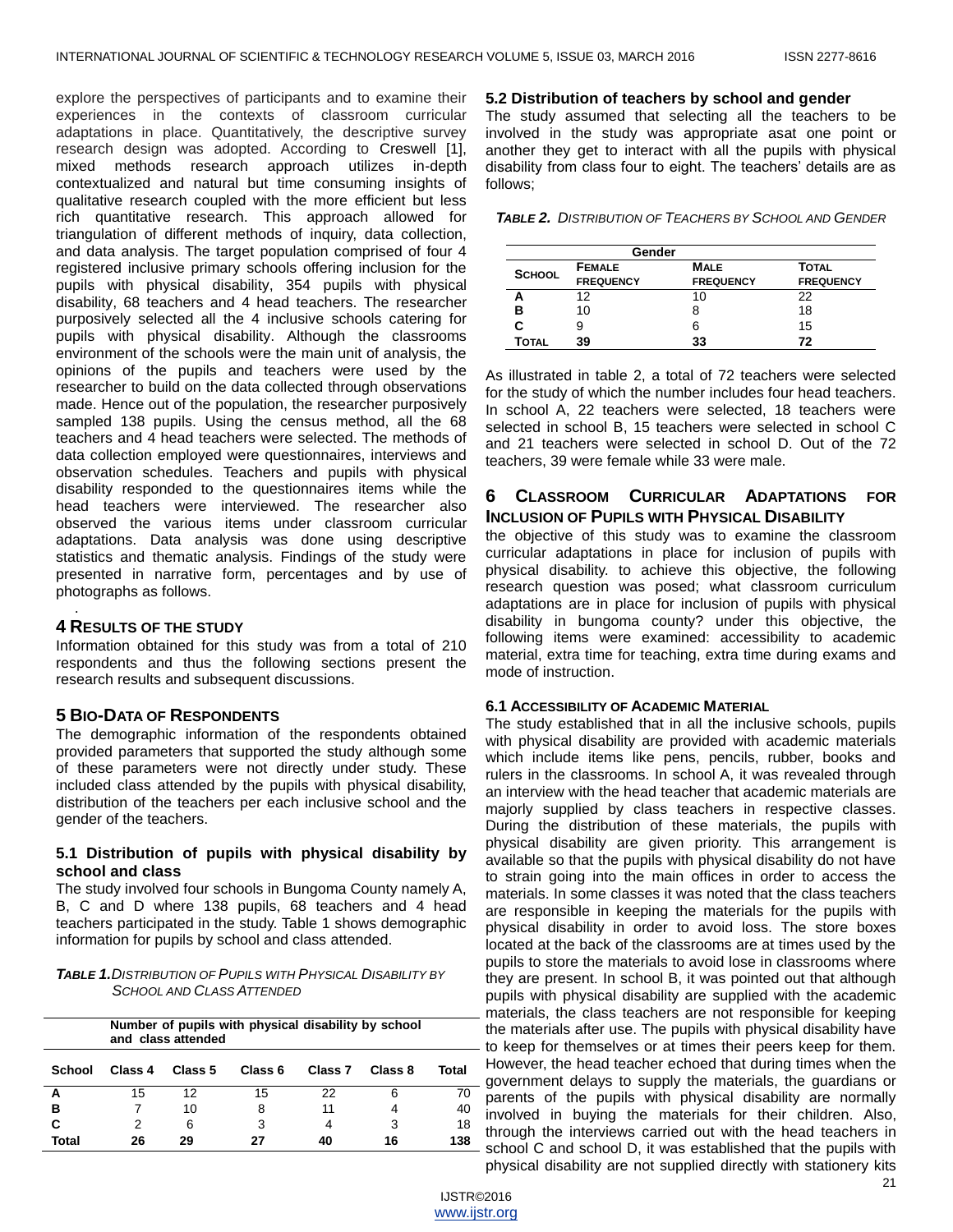through their class teachers. Pupils have to strain going to the main offices to be supplied with the stationery equipment. Also, the pupils have to keep the materials for themselves. This can greatly leads to loses. According to the questionnaires administered to the pupils with physical disability, all the pupils (100%) responded that they are normally supplied with academic materials. This agreed with what the respective head teachers had echoed. However, it was noted by the researcher that in school B, C, and D where the keepers of the academic materials were the pupils, most of the pupils had lost some of the materials. As much as the government supplies the materials through the schools, it was noted that once the materials have been issued by the start of the year, they are not replaced until the following year. Therefore, many of the pupils who had lost some of the kits had to make do with the ones they had or borrow from their peers. This interferes with learning activities as at some point the pupils may lack necessary equipments. This agrees with a report by The Salamanca statement [11] which points out that most schools do not have the basic facilities such as access to academic materials, hence experiencing serious difficulties in the process of teaching and learning in an inclusive setting. According to Pijil and Dyson [10], the growing feeling that learners with special needs could and should be educated alongside their peers in mainstream schools, raised the question of how to make the necessary additional resources/facilities available in those schools. The authors assert that the major barrier of inclusive education is serious shortage of resources and lack of learning materials.

## **6.2 EXTRA TIME FOR TEACHING**

Through observation, the researchers found out that all the inclusive schools have their teaching periods extended by five minutes on the timetable. Regular primary schools normally have their teaching periods running for thirty five minutes. However, it was observed that inclusive primary schools have their teaching periods running for forty minutes. When such extra time is provided, pupils in inclusive settings can be able to cover the same content that is covered by pupils without physical disability in regular schools. Many of the teachers in the four inclusive schools reported that they normally teach during extra hours like mornings before normal class times commence or evenings after normal class times. Most of the teachers also echoed that they utilize the extra time quite well to cover the content they did not finish during the normal lesson times because some of the pupils with physical disability are slow in writing and general class room participation. Further, it was established that many of the teachers give individual attention to pupils with physical disability to ensure that they move at the same pace with their peers in classroom activities. The fact that pupils with physical disability in all the inclusive schools have been provided with boarding facilities is an added advantage. The researcher observed that dormitories were present in each of the schools. This enables the teachers to teach and offer extra tuition to pupils with physical disability who may be slow in class to bring them at par with their peers. The responses given by the pupils agreed with what was echoed by the teachers. 80% of the pupils responded that they are normally taught during extra hours while 20% said there is no extra time for teaching. This is illustrated in Fig1.



*FIG1. AVAILABILITY OF EXTRA TIME FOR TEACHING*

This means that as much as teachers feel that they teach during extra hours to bring all pupils to a balance, some of the pupils still feel that the extra time allocated is not enough for them. This means that there is need to increase the time frame for extra teaching in order to ensure pupils with physical disability understand and cover content just like their peers. In general, this finding was corroborated by studies carried out by researchers such as in [2], whose findings reflect that major obstacles to inclusive education at the primary school level often result from pragmatic factors such as limited time allocated to learners.The findings werealso constant with [14] who reported that learners with physical disability require a specialist curriculum to support the implementation ofthe regular curriculum. Jha[6] observed that the curriculum in any education system is one of the major barriers or tools that facilitate the implementation or development of the inclusive system. Thus, it is important that pupils with physical disability be allocated more extra time on the school timetable, so that the teachers can get enough time to teach the content.

## **6.3 EXTRA TIME DURING EXAMINATIONS**

As stated earlier, the researcher observed the process of examination administration in two randomly selected classrooms in each school. It was found out that in all the inclusive primary schools selected, the pupils with physical challenges were given extra time to finish their exams. None of the pupils was observed to be complaining of the exam paper being taken away before she/he finished the exam. Across all the inclusive schools selected, all (100%) the pupils also admitted through the questionnaires administered to them that they are normally given more time when it comes to handing in exams and assignments. It was only in school C in one of the classrooms where the researcher heard pupils complaining at low tones that the papers were being collected when they had not finished the exams. Giving extra time enables the pupils with problems in writing to have enough time to finish their exams just like their peers because they may be slow in activities like writing. In addition, the responses of the teachers tallied with the responses of the pupils and what was found out during the observations. Many of the teachers reported that they normally give pupils with physical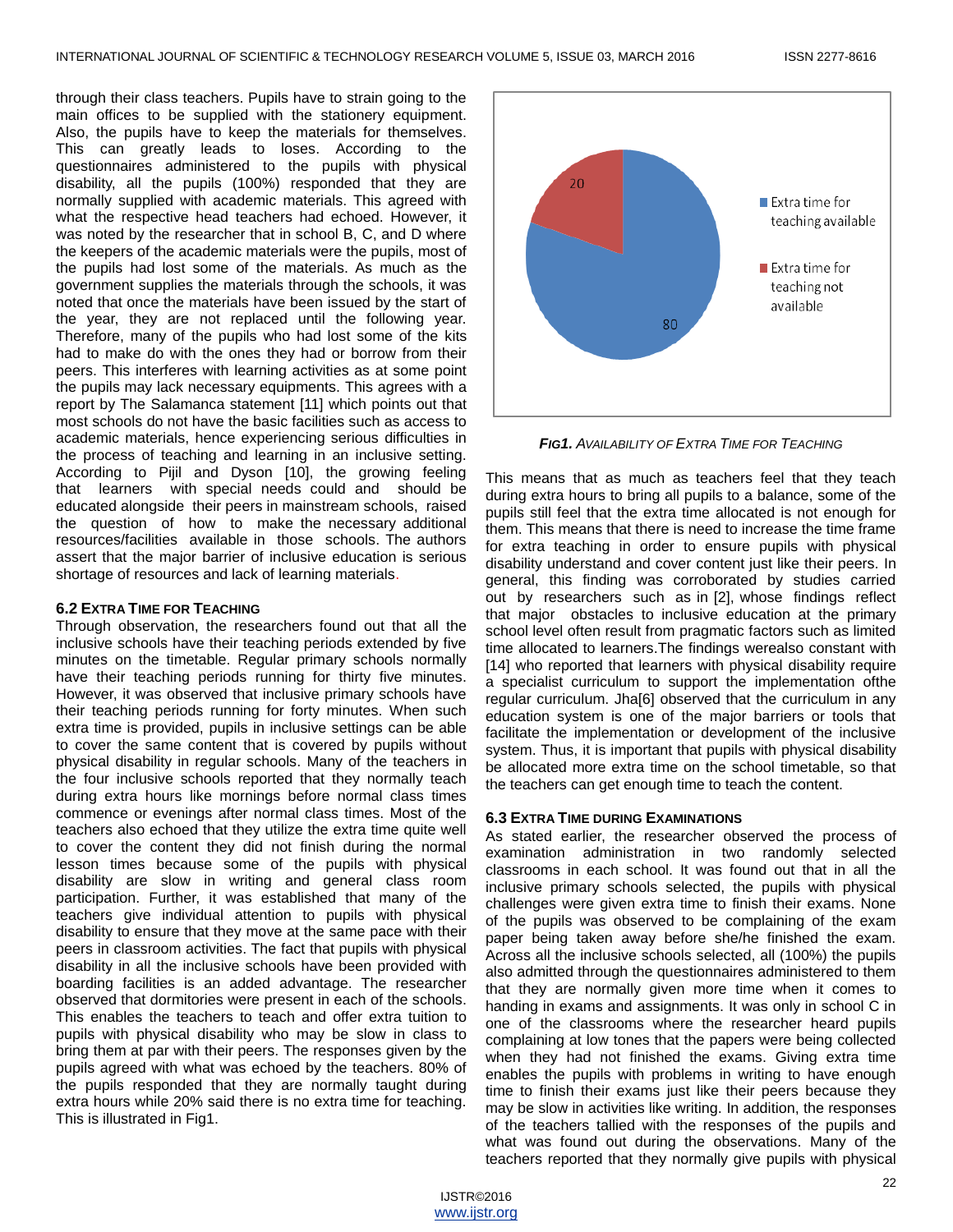disability priority to enable them to finish their exams. The fact that pupils with physical disability are given extra time to finish exams ensures that those for example who have problems with the upper limbs are able to write at their own pace without straining and finish exams just like their peers. This helps to do away with discrimination because they feel part of the 'family' in the respective inclusive schools.

### **6.4 MODE OF INSTRUCTION**

The researcher attended one lesson in one classroom which was randomly selected in each of the inclusive schools selected. In school A, it was revealed that the teachers gave special attention to pupils with physical disability who had problems when it came to writing and classroom participation. It was observed that the teacher dictated notes slowly to enable the pupils with limb problem to write at their own pace. There was a special case in the class attended where a pupil was using the toes for writing. This case is exemplified in Fig2.



*Fig2. a pupil with physical challenges using his toes to write*

Such a pupil needs special mode of instruction as he cannot be able to write at the same pace with the peers. Sadly, the school does not have like a device called a page turner to help in turning the pages of the books that such a pupil uses. To counter this challenge, the teacher was observed at some point turning pages of the exercise book to enable the pupil to write on a new page. Further, the teacher did not discriminate when asking questions to the pupils. As much as the pupil cannot be able to write on the board, the pupil was given chances to contribute in some calculations where a colleague was calculating on the board. The fact that such a pupil is given a chance to participate in the classroom activities gives him a sense of contribution or value hence raising the self esteem. The findings of this study concur with what Wang [13] explains. Wang asserts that certain dilemma and difficulties are encountered in designing common curriculum that will meet all the learners' needs. Wang gives examples that learners with disability may require special methods of instructions to compensate for challenges, or they may need special equipment or communication technology to enable them to learn from the unmodified curriculum. This therefore

enhances learning activities in class. In school B and C, it was also observed that all the pupils with physical disability were given more attention to help them cover the same content as their peers. Also, just like in school A, these pupils were not left out during class discussions and other classroom activities like answering oral questions. In some instances they were involved actively in classroom activities like calculations on the chalkboard especially during mathematics lessons. This involvement in learning activities raises the esteem of the pupils with physical disability and helps them feel part of their peers. In school D, the situation was different from school A, B and C. Here, there was no special attention given to the pupils with physical challenges. The researcher was able to attend one of the lessons in class eight and it was found out that there was only one pupil with physical disability in that class. The pupil could not write at a faster rate because of disability that affected the right hand thus there was poor coordination of the fingers. The teacher could be seen dictating very fast not putting into consideration the needs of the pupil. The pupil could be seen complaining at low tones to his friend who was sitting next to him. There was no particular time during the lesson where the teacher asked the pupil a question to know if the pupil was following what was being taught. Such a situation means that there is no special modes of instruction like special attention to the pupil with physical disability that can enable him follow the class learning activities in a clearer manner.

## **7 SUMMARY OF THE FINDINGS**

The study established that the schools had adapted classroom curriculum adaptations which ensure that pupils with physical disability get equal opportunity to learn just like pupils without physical disability. One of the areas in classroom curricular adaptation which was available was the fact that teachers ensure allocation of extra time for academic work. The study established that pupils with disability are given extra time for academic work in relation to extra time for teaching and extra time during exams in addition to accessibility to academic materials. However, as noted earlier, one of the pupils complained that exam time was inadequate. According to a study by Muyskens and Ysseldyke[9], they found that active tasks increased the engaged behavior in terms of learning of students with disabilities. These findings were similar to what was noted because giving extra time during exams and the fact that the pupils with physical challenges are taught during extra times together with being provided with academic materials made them to participate actively in exam tasks and general instruction process in the classrooms. In addition, teachers have also ensured a favorable learning environment through non-discrimination of pupils with disabilities against those without during the instruction process. Although all the pupils in the classes are taught the same way, pupils with physical disability are given special attention to ensure that they are not left behind. These adaptations are in line with [4] which states that:

*Learning institutions shall take into account the special needs of persons with disabilities with respect to the entry requirements, pass marks, curriculum, examinations, auxiliary services, use of school facilities, class schedules, physical education requirements and other similar considerations (Part 3, 18 (2)).*